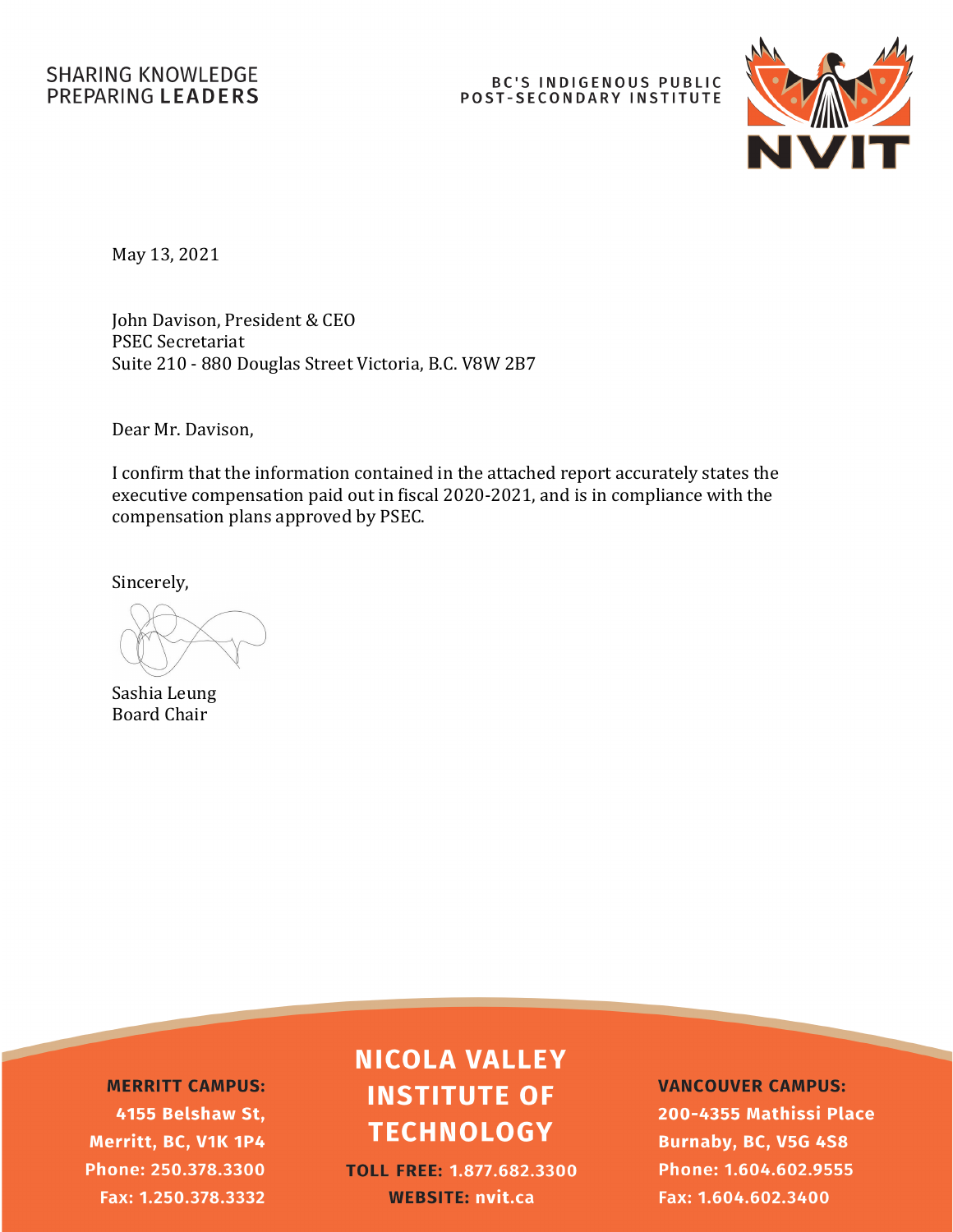

## **NVIT Total Compensation Philosophy**

### *Overall Objective*

*Given NVIT's mandate as BC's Indigenous public post-secondary institution, the Board seeks*  to ensure it is able to attract and retain excluded employees who have the skills and *attributes to provide effective leadership consistent with the institution's unique mandate and operating context.*

#### *Guiding Principles*

*Performance -* Salary increases will be provided to employees on the basis of evaluations indicating that they are meeting or exceeding performance expectations.

*Differentiation –* Salary differentiation will only occur when the scope of a position held by two or more employees varies greatly within the institution.

*Accountability –* Compensation decisions at NVIT are objective and based upon a clear and well documented business rationale that demonstrates the appropriate expenditure of public funds.

*Transparent –* NVIT's compensation programs will be clearly communicated to employees and relevant information will be made available publically as per FOIPOP guidelines.

### *Role of Total Compensation Elements*

*Compensation –* NVIT will continue to work with PSEA and PSEC to ensure that excluded employee compensation is appropriately competitive within the sector. *Benefits –* NVIT will provide a comprehensive benefit package to employees to include sick leave, short and long-term disability, extended health benefits, dental and MSP coverage. *Career Development –* NVIT supports and encourages lifelong learning through the provision of professional development funds and leave time for employees. NVIT is also a proponent of employee advancement within the institution to encourage career development. *Work/Life –* NVIT supports and encourages work/life balance by providing paid vacation and

special leave to employees. Employees also have access to information and counselling in relation to work/life balance through the institution's health care providers.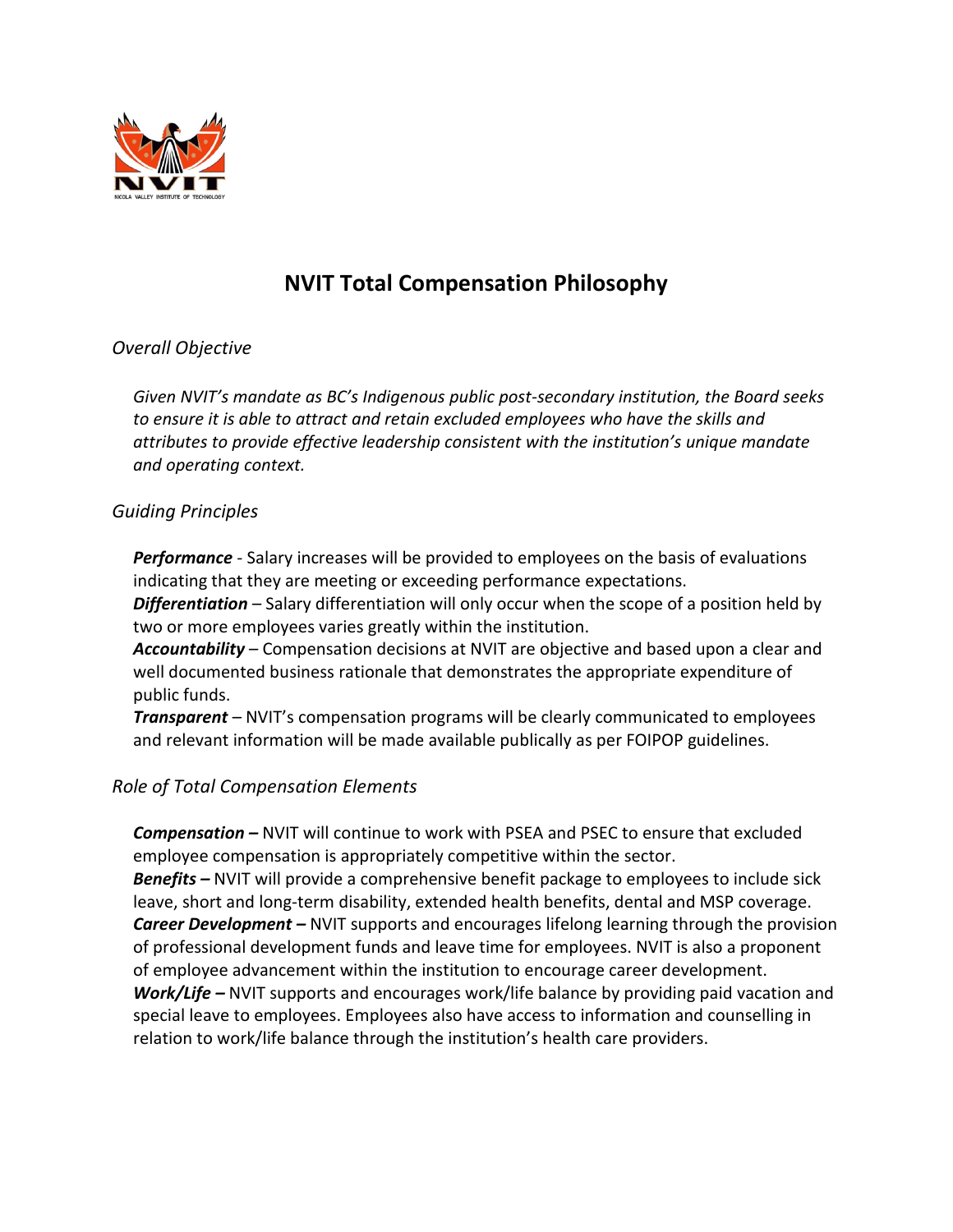#### *Comparator Groups*

The Board seeks to ensure that total compensation is competitive with comparable institutions within the public post-secondary sector in British Columbia and other appropriate comparators subject to relevant statutes and public policy.

The Board considers external market data provided by the Post-Secondary Employers Association and other appropriate sources, advice it may receive from independent compensation experts, and direction from the Government with respect to relevant statutes and public policy.

#### *Governance and Administration*

Responsibility for determining executive compensation and approving the overall compensation philosophy lies with the Board Chair in consultation with the Board Executive Committee, taking into consideration the factors described above.

The NVIT Leadership Team is responsible for the day-to-day oversight and administration of the institute's compensation programs.

#### *Executive Compensation*

Effective August 31, 2020, the executive compensation for the President/CEO and VP will be frozen and there will be no compensation increases for the 2020/21 employee performance year, as per the Minister's direction.

NVIT Is BC's Indigenous Public Post-Secondary Institution with a mandate to address the postsecondary educational needs of Indigenous students and communities.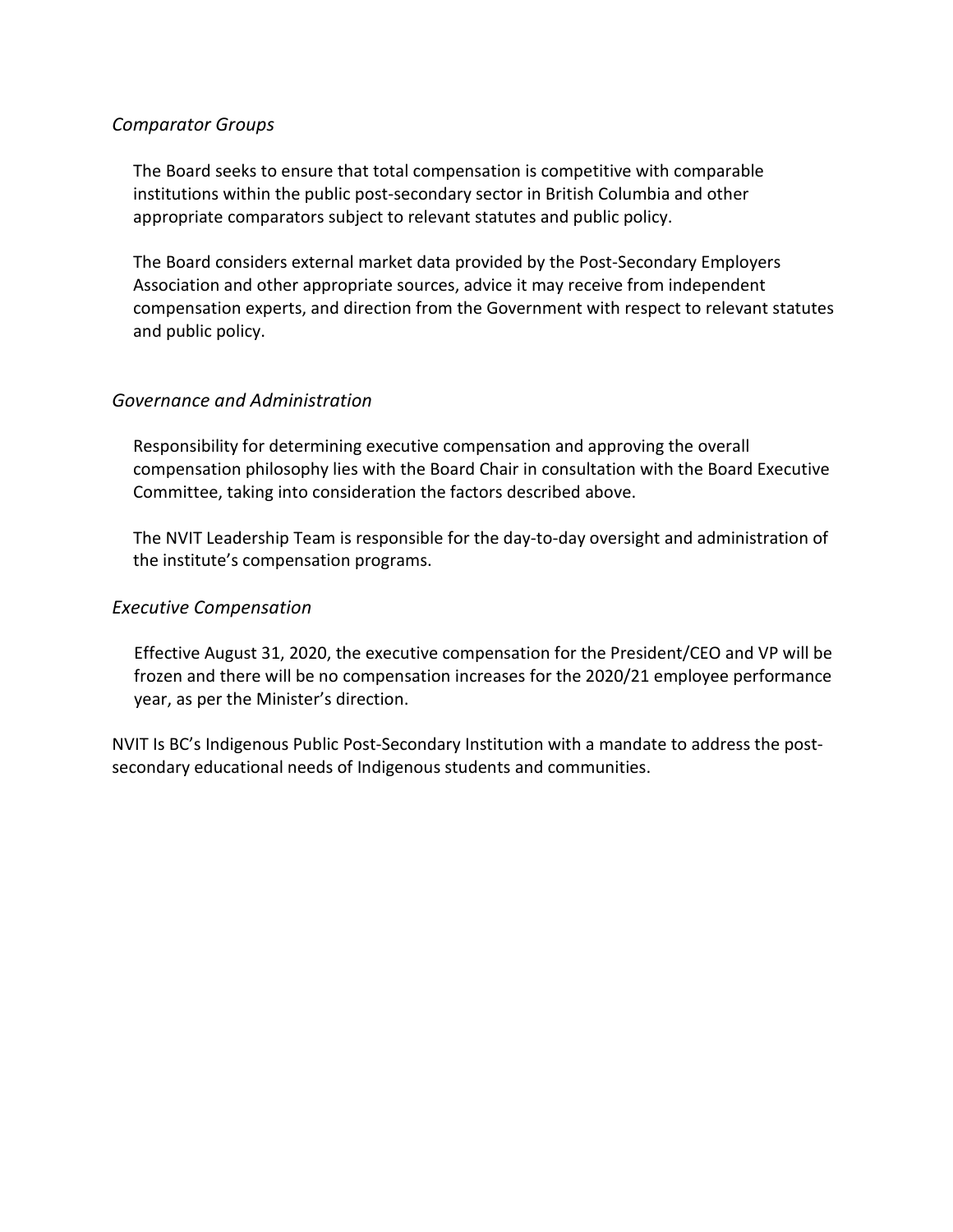## Summary Compensation Table for 2020/21

|                                                                                  |               |                                                          |                 |                |                                                                 |                                    | <b>Previous Two Years</b><br><b>Totals</b><br><b>Total Compensation</b> |           |
|----------------------------------------------------------------------------------|---------------|----------------------------------------------------------|-----------------|----------------|-----------------------------------------------------------------|------------------------------------|-------------------------------------------------------------------------|-----------|
| <b>Name and Position</b>                                                         | <b>Salary</b> | Holdback/Bonus/<br><b>Incentive Plan</b><br>Compensation | <b>Benefits</b> | <b>Pension</b> | <b>All Other</b><br>Compensation<br><i>(expanded)</i><br>below) | 2020/2021<br>Total<br>Compensation | 2019/2020                                                               | 2018/2019 |
| Ken W Tourand, President & CEO                                                   | \$200,430     |                                                          | $-$ \$13,120.95 | \$21,468       | \$7,400                                                         | \$242,418.95                       | \$234,676                                                               | \$223,175 |
| Verna Billy-Minnabarriet, Vice President,<br>Academic and Strategic Partnerships | \$143,338     |                                                          | \$6,350.43      | \$14,821       | \$14,043.75                                                     | \$178,553.18                       | \$163,283                                                               | \$162,780 |
| John Chenoweth, AVP Academic &<br><b>Community Education</b>                     | \$130,307     |                                                          | \$11,148.01     | \$13,473       | \$100                                                           | \$155,028.01                       |                                                                         |           |

| <b>Name And Position</b>                                                         | <b>All Other</b><br><b>Compensation</b> | <b>Severance</b> | <b>Vacation</b><br>payout | Leave<br>payout | Vehicle /<br><b>Transportation</b><br><b>Allowance</b> | <b>Perquisites /</b><br>other<br><b>Allowances</b> | <b>Other</b> |
|----------------------------------------------------------------------------------|-----------------------------------------|------------------|---------------------------|-----------------|--------------------------------------------------------|----------------------------------------------------|--------------|
| Ken W Tourand, President & CEO                                                   | \$7,400                                 |                  |                           |                 | \$7,200                                                |                                                    | \$200        |
| Verna Billy-Minnabarriet, Vice President,<br>Academic and Strategic Partnerships | \$14,043.75                             |                  |                           |                 |                                                        |                                                    | \$14,043.75  |
| John Chenoweth, AVP Academic &<br><b>Community Education</b>                     | \$100                                   |                  |                           |                 |                                                        |                                                    | \$100        |

| Ken W Tourand, President & CEO                                                   | <b>Other Note:</b> fitness benefit reimbursement - \$200<br>NVIT provided a 5% performance based increase effective date September 1, 2020, for the 2019<br>performance year. As the executive freeze was implemented on August 31, 2020, the executives at<br>NVIT will forgo standard performance based increases for the 2020/21 performance year. |
|----------------------------------------------------------------------------------|-------------------------------------------------------------------------------------------------------------------------------------------------------------------------------------------------------------------------------------------------------------------------------------------------------------------------------------------------------|
| Verna Billy-Minnabarriet, Vice President,<br>Academic and Strategic Partnerships | <b>Other Note:</b> tech stipend - \$100<br>- paid under separate employment agreements for instructing classes - not included in base salary or<br> normal employment duties - $$6,723.61 + $6,814.04$<br>- Paid 406.10 in term retro<br>- NVIT provided a 5% performance based increase effective date April 1, 2020, for the 2019                   |